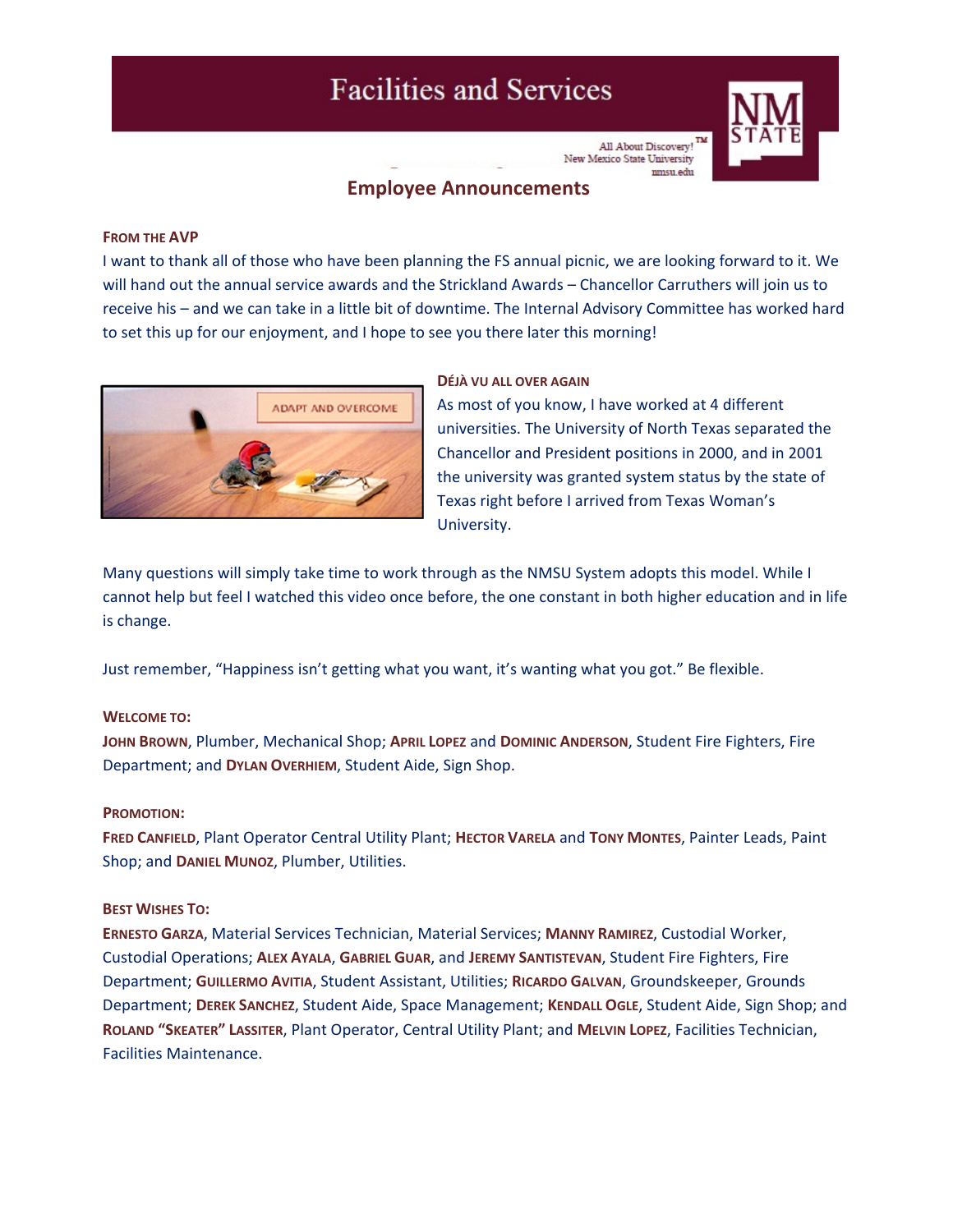#### There have been other changes in personnel ‐



## **BUD GENG**

Bud Geng is a new project manager in Project Development and Engineering.

Bud is an Aggie with a bachelor's degree in Civil Engineering Technology, and previously was the Operations Manager for Rocky Road Gravel and Well Drilling in Las Vegas, NM. Before that, he was a Project Engineer/Manager with J. D. Abrams in Austin, TX, and prior to that assignment was their Production Analysis Manager.



#### **KEITH PLACENCIO**

Also just starting as Project Manager, Keith Placencio is originally from Bayard, NM, is another Aggie, and has a degree in Electronics Engineering Technology.

He was previously the Engineering/Environmental/Maintenance Manager for W. Silver, a rolling steel mill in Vinton, TX, and he has worked as a Senior Project Engineer for Freeport McMoran in Silver City. Prior to that, he was a Vice President with Sabre Manufacturing in El Paso.



#### **OLGA HOLGUIN**

Our current senior administrative assistant, Olga, has accepted a promotion to Assistant Project Manager with Project Development and Engineering.

Olga has a bachelor's degree in business administration and previously worked for the NMSU Fire Department. Before coming to NMSU, Olga was employed by Masterworks in Poulsbo, WA, where she worked in corporate marketing and communications.



#### **PRISCILLA CARABAJAL**

All of you know Priscilla Carabajal, she has agreed to take Olga's place in the front office on an interim basis. We really appreciate her, and that Hilda is covering for Priscilla.